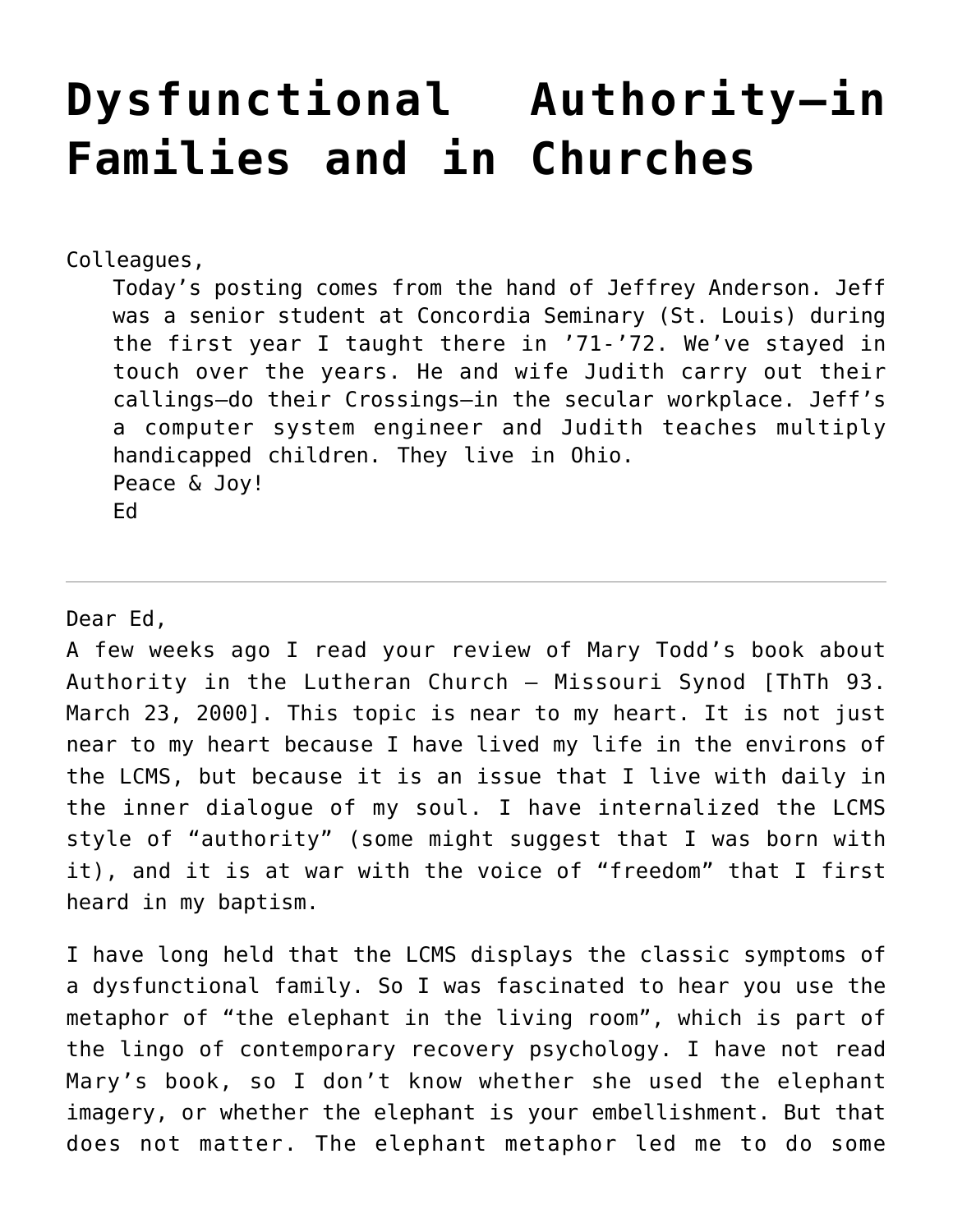thinking about how a theology of the cross might apply Diagnosis and Prognosis to the authority issue in the LCMS using some of the language of contemporary recovery psychology. I thought you might enjoy my ruminations.

First of all, when we talk about the authority issue, we are dealing with two groups: the authorities and the obey-ers, the dominators and the dominated; or in "recovery" language, the abuser and the abused. A theology of glory might step into the fray to diagnose and fix one side or the other, either the abused or the abuser. "Recovery psychology" would call that triangulation. A theology of the cross would call that selfjustification, since it would be the other guys that I would choose to diagnose. So, it seems we must do our Diagnosis and Prognosis twice. I did the section on the Authority figures; the "vested" males, in some detail. The notes on the victims, the minorities, the women, the excommunicated, the plain folk in the pews who have accepted the domination of the vested authorities, need further development.

## **THE VESTED AUTHORITIES: [Using the Crossings paradigm]**

#### **DIAGNOSIS**

**Step 1.** Of course, authority is necessary, even good. Some authorities are "ordained by God". So where does authority go wrong? That is easy. Authority has gone askew when it is no longer exercised "for the good of the governed," but for the benefit of the authorities themselves. It happens all the time. We have a saying: "Power corrupts, and absolute power corrupts absolutely." Therefore we are not surprised to see government scandals in the news every day. People in power use the power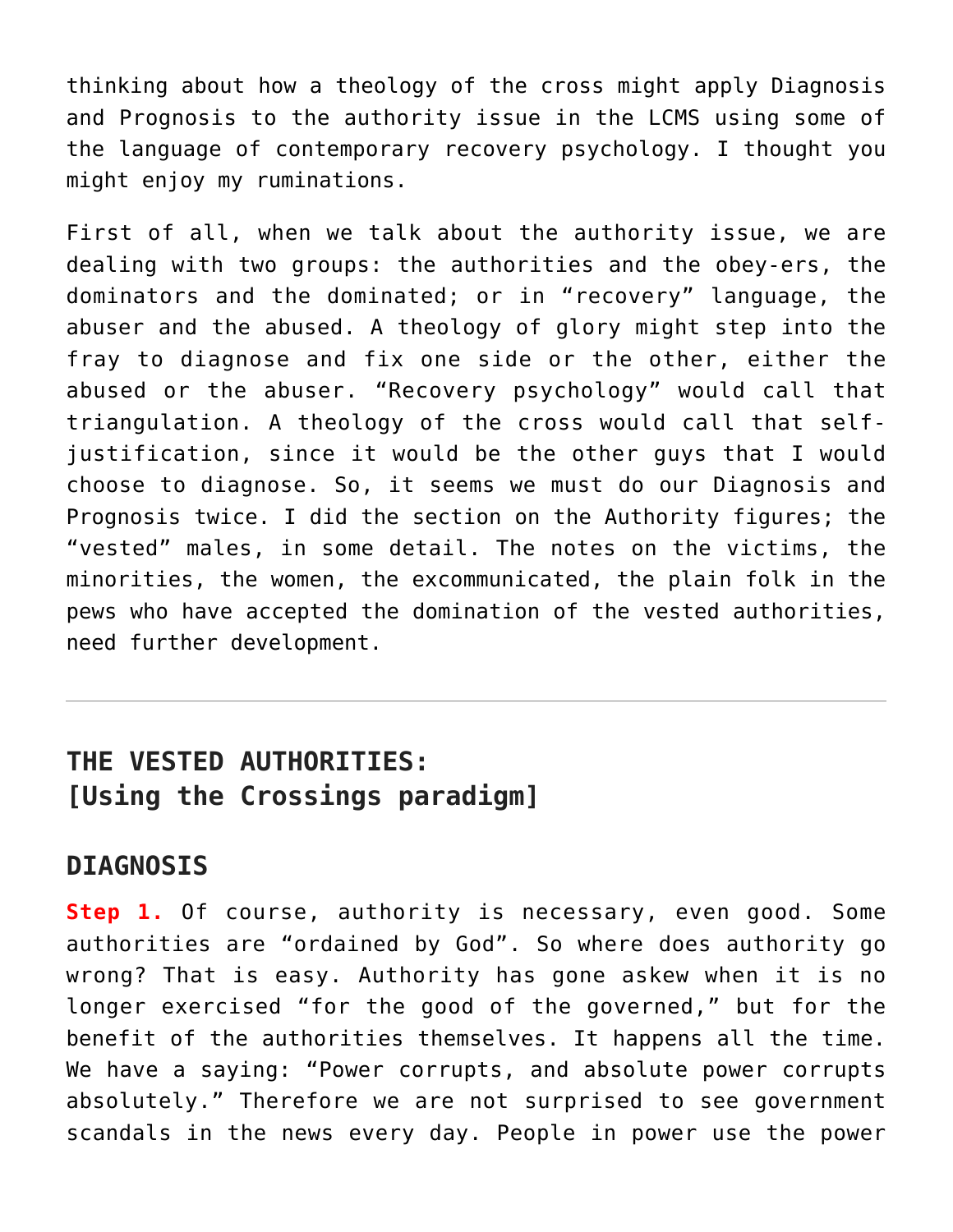for themselves. It is such a common institutional booby trap that Jesus warns his followers against it: Do not lord it over one another like the gentiles do. In my youth we [LCMS] Lutherans said things like: do not elevate human authority to divine status like the pope and the catholics do. Abuse of authority was present at the birth of the LCMS in Martin Stephan, and emerged "naturally" in the cult of "Herr Pastor", which used the German Bible's appellation for Yahweh and the Lord Jesus to address the pastors of the synod. So, at first glance, we could say that the problem is that God-given authority is being abused in the LCMS. Perhaps we need some way to check the pride and arrogance of human leaders, some higher authority to keep them in line. Well, that would be nice, but the problem in a dysfunctional family is worse than that.

**Step 2.** Studies now show that fathers and mothers who abuse their children are acting out their own sense of powerlessness. They are themselves often abused children. When their children do anything outside a narrow, rigid range of acceptable behavior, it triggers their rage. And to regain a sense of inner control, they must beat their children into conformity, even if it kills the child. In theological terms we would say, they cannot see the Christ in their children, because they cannot see the Christ in themselves. They have not experienced the healing acceptance of Jesus for their own human imperfections. Such abusers of power may talk about Christ. They may even teach and preach about Christ. But they do not "have Christ" [Note: "habere Christum" was one of Luther's favorite definitions for faith. He got it from the Gospel of John.] When authority gets controlling or manipulative or cruel, it is a Christ-less authority.

**Step 3.** The tools of an abusive authority do not have to be physical beatings or gas chambers. The tools can be words that engender guilt in their victims. It can be a look that speaks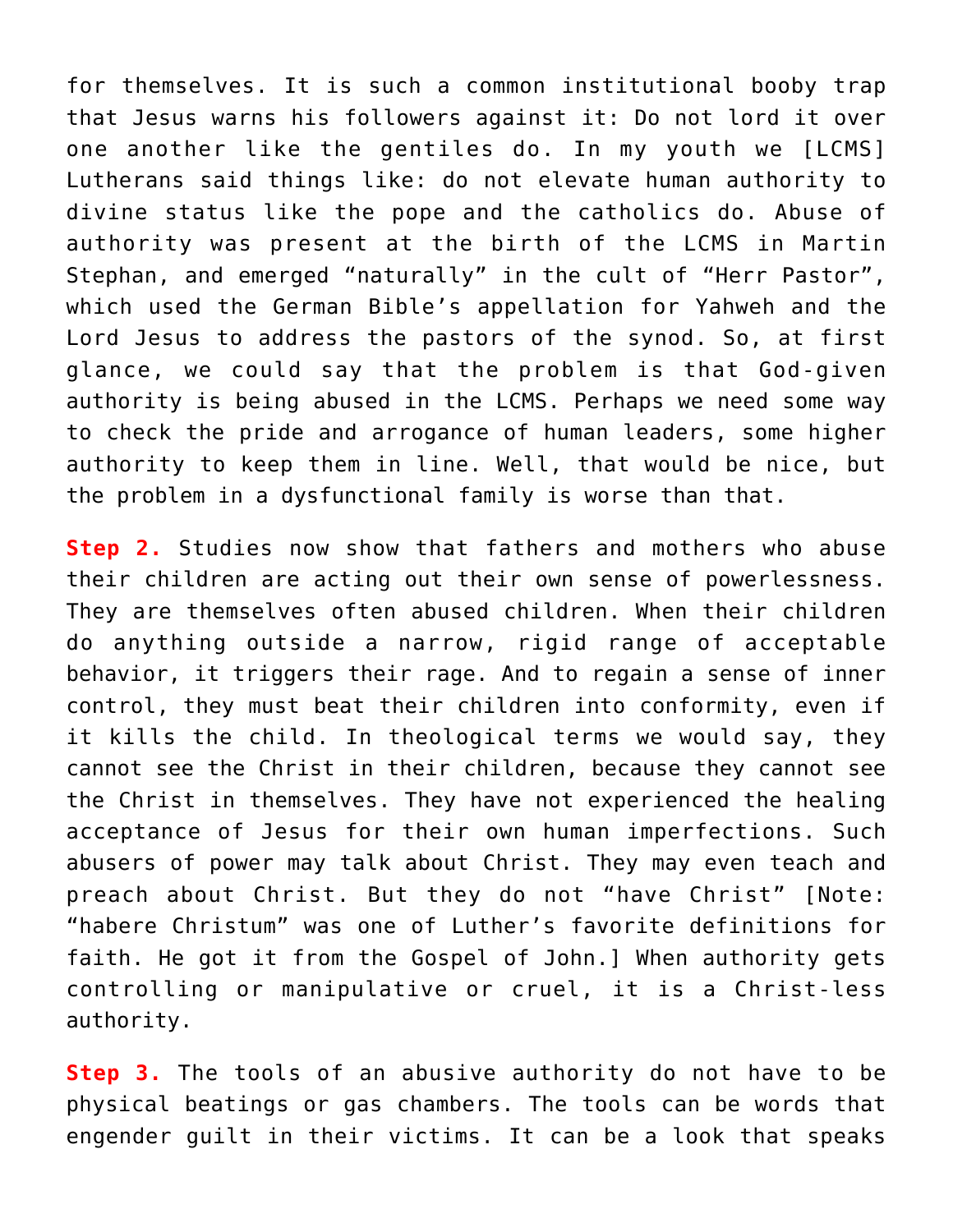shame toward their object. It can be highly rational arguments that show the "authority" to be righteous, and the other party to be wrong. It can be convention resolutions that define outlawed teachings or forbidden books. It can be a systematic theology that shows one race to be inferior, or one gender to be subservient. It can be an educational or worship environment that speaks and acts out the unworthiness of the sinner in the pew. But all of these techniques are merely a smoke screen. They are a distraction, like the accusatory raging of an alcoholic who points out everyone else's faults. They are like the words of our parents in the primal garden: Don't look at me, God. It was his fault. It was her fault. It is the behavior of one who is hiding in terror from the accusing authority of God.

### **PROGNOSIS**

**Step 4.** What we see in contemporary therapy for dysfunctional families, where authority has turned abusive, is that some kind of outside intervention is necessary. How salient that God's intervention for an authority system gone amuck is to offer a new kind of authority. A Lord in a manger. An authority who is addressed as "my Lord and my God" because he has holes in his hands from hanging on the cross. "Authority" is the rightful claim that an "author" has over her work, as its creator. And this "Herr Jesu", the Word, who created the world, now is "the author(ity) and finisher of your faith". He gives authorities an alternative to trusting in their own control over their underlings or their organization. Rather than holding down others to prove their own manliness or their own righteousness, they can now hold on to the authoritative words of Jesus who died at the hands of the authorities and still declared, "Father forgive them." Yes, forgive the authorities.

**Step 5.** A person who comes from a dysfunctional family (most of us?) is never "recovered" but always "recovering". This implies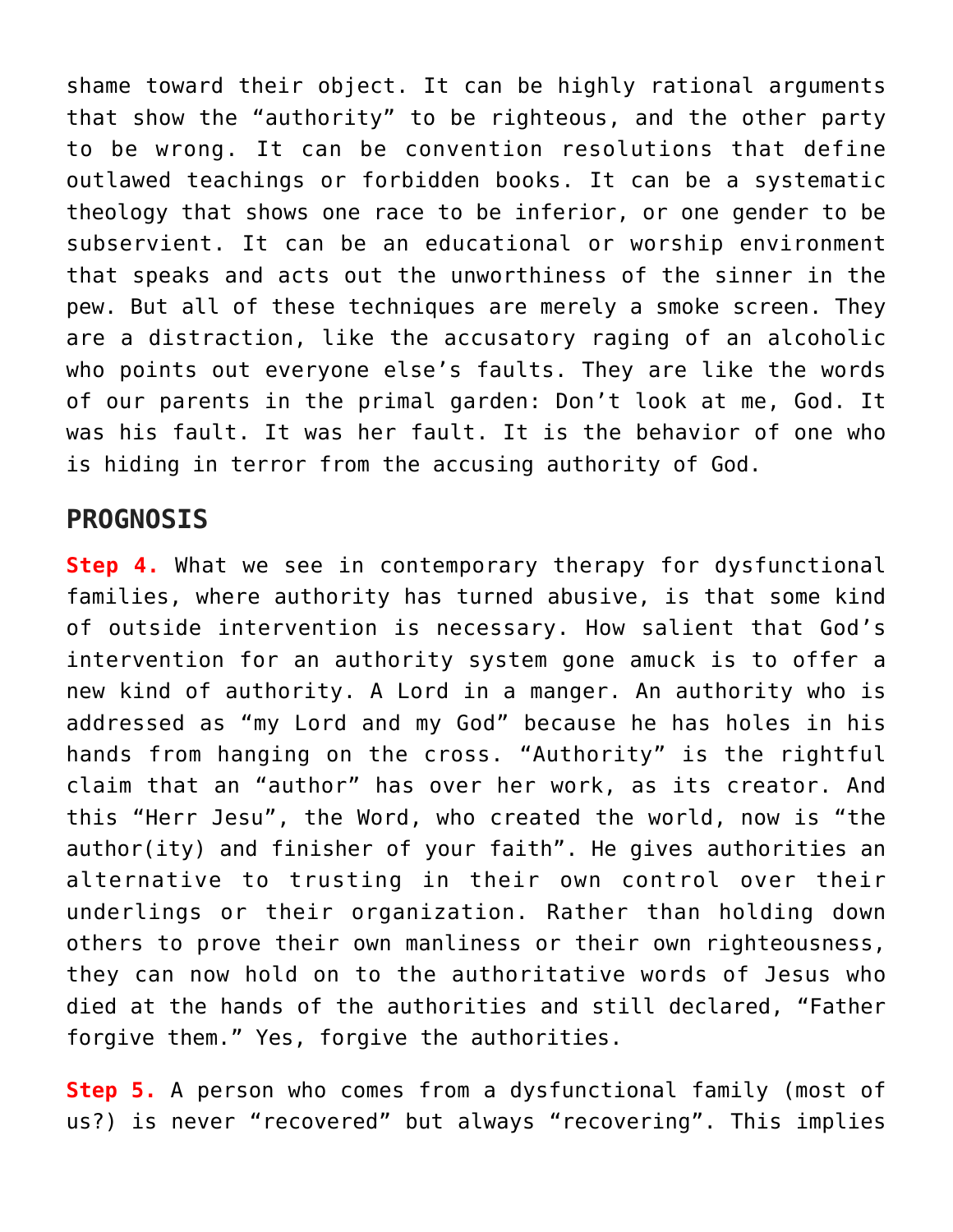a process of ongoing healing for a wounded soul. If abusers of authority are known to be abused children themselves, then it is plain to see that they need to be re-parented by a nurturing parent. Or to use the imagery which is so common in Scripture, they need a nurturing shepherd (which is what the Latin term "pastor" means). The Lord Jesus is just such a good shepherd. He leads and feeds his sheep, especially the lost and wounded ones. He calls them by name. He nourishes them with his own body and blood, almost like a mother nourishes her babe with her own milk. We see how necessary such divine nurturance is when we realize that many of the "vested authorities," the LCMS clergy, were mere children when they were wrested away from their homes to go to "prep schools," where hazing was the abusive authority structure in which they prepared for ministerial authority. [Note: for over 100 years the "pipeline" through which most LCMS pastors entered the ministry was a system of seven boarding schools around the country which students entered at age 14 for six years of education before entering the seminary.] So the healing needs to proceed day by day, one day at a time, under the watchful eye and the gentle hand of the good shepherd.

**Step 6.** Could it be any better than that? Yes, it could be. Yes, it is! It is the Good Shepherd himself who chooses formerly abused sheep, and commissions them to be authorities in his church: Feed my sheep. Feed my lambs. Feed my sheep. Peter got flashbacks of his own flawed discipleship when he heard those words. But three times he is invited to be a shepherd of his Lord's flock. He experiences what it means for his old authoritative words, "I do not know the man," to be completely erased, and replaced with the new authority to tend the master's sheep. The New Testament word for this transformation of authority is freedom. The authority-bound, power-hungry, control-centered leader is now free to serve the sheep in his charge. As Luther says: A perfectly free Lord of all, subject to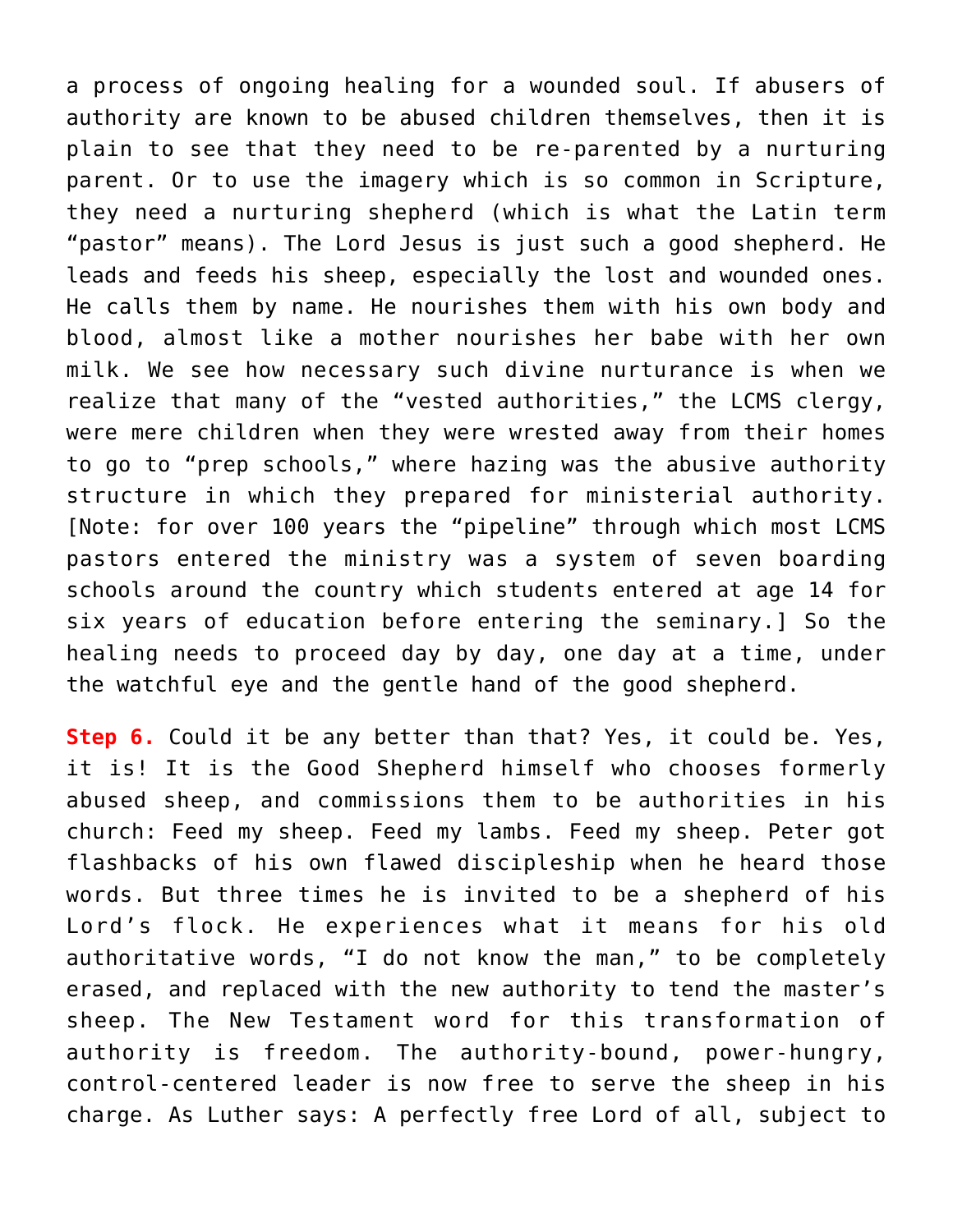none. And at the same time a perfectly obedient slave of all, subject to all. Just think, shepherds with the authority to die for the sheep, and not the other way around.

#### **THE VICTIMS OF ABUSIVE AUTHORITY**

Here are some diagnostic clues that may point to a salutary prognosis for the victims.

### **DIAGNOSIS**

**Step 1.** Controlled. Manipulated by authorities. Powerless. Led like sheep to the slaughter.

**Step 2.** They come to believe themselves worthless. They trust the negative evaluation of their dysfunctional Herr Pastor rather than the promise of their Herr Jesu, the Good Pastor who said in baptism, You are my own dear child! The abused sheep abandon responsibility for their own faith and life, and submit to whatever the authority figures say. Live like robots, not as children of the Father. They would rather put up with abusive authority, than rock the boat. They view their abused condition as a way to bear the cross of Christ. They admire their abusers.

**Step 3.** They have chosen the victim mode. They experience the wrath of God, not as fire but as a life of religious rote and obedient ritual. They have chosen false authorities, false gods. They live in a hellish stupor and hardly know it is the wrath of God.

#### **PROGNOSIS**

**Step 4.** Intervention for these victims of pastoral authority comes in the form of a brother who stands up to the scribes and